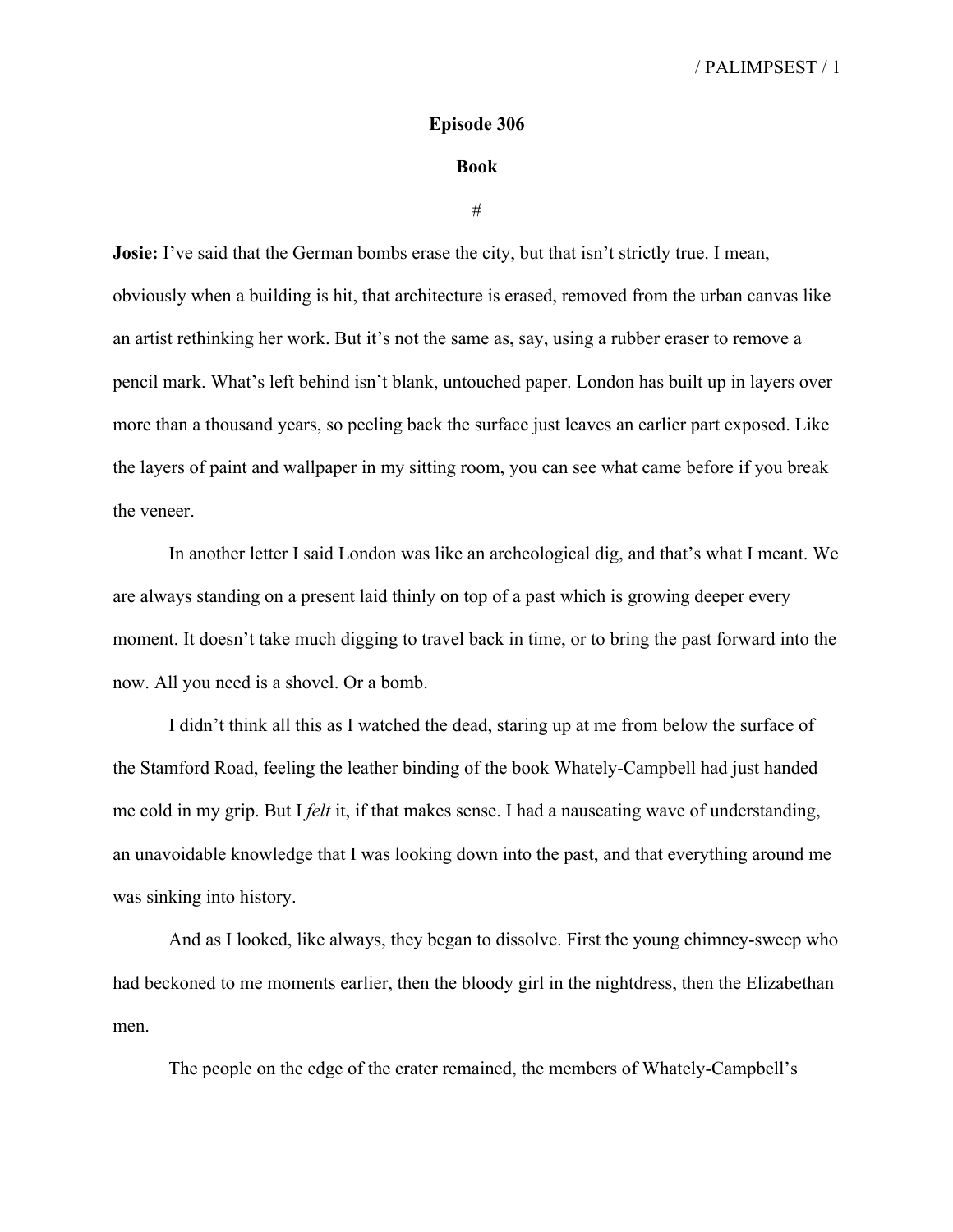group, ordinary-looking Londoners you wouldn't look twice at on the street or at the market, each carrying their own layers that I couldn't see or understand. But in the space of fifteen seconds or so, the whole throng of the silent dead had become a fog, dark as coal-smoke, which diffused into the brittle sunlight like the rest of the haze perpetually in the London skies.

#

## **[Theme music]**

#

**Josie:** I couldn't get much more out of him. He told me that they trusted me to decode the book, and that it would all become clearer once I saw what was in it. I asked him how he knew what the book contained, since no one in his group knew how to read it, and he smiled indulgently, like I was a child. I knew that smile from a hundred men at Bletchley Park, at Cornell, at dinner parties and department stores. At that moment I swore that I'd crack the code on the book, whether or not I ever gave the information to Whately-Campbell's group.

"We've got other writings that tell us what kind of thing is in this volume," he said. "Trust us. This book will stop the war."

The others were leaving now, drifting in various directions down side-streets and thoroughfares. They all had strange little half-smiles on their faces, and they moved deliberately but a little more slowly than you would have expected, like sleep-walkers or opium-eaters. Whately-Campbell nodded at one who passed close by us.

"Who are you people?" I asked.

Whately-Campbell smiled wider. "We are the Order of XXXX," he said. But I couldn't understand the final word. His voice was audible, and he spoke the word at the same volume as the rest of what he said, but it *blurred*—I don't know how else to say it— and I couldn't make it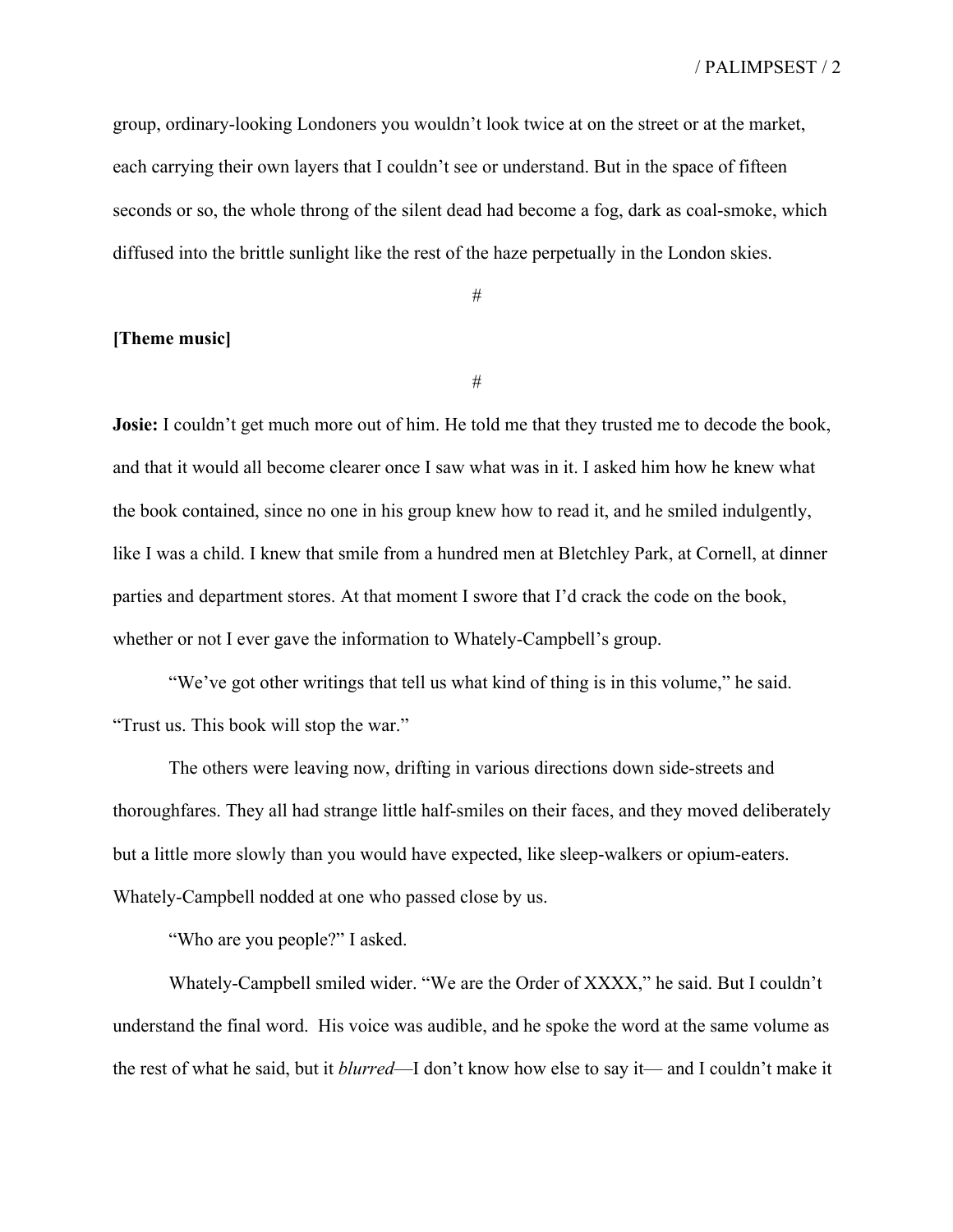out. It was the auditory equivalent of the word being written down and the ink smudged before it was dry.

"The Order has existed for a very long time. It's finest hour is at hand," he continued.

"None of this makes any sense," I said. "I don't understand any of it."

He swept his arm, taking in the city rising behind us. "None of this ever made sense," he said. "The book will explain."

And that was all. I made my way back to Mrs. Bowen's, avoiding the Underground.

\*\*\*

I met your father when I was fifteen. That was the year Charles Lindbergh flew across the ocean, and we went to New York to see the parade they threw for him. We stayed at the St. Regis, and your father was one of the elevator operators. He was a few years older than me, very tall and sort of handsome. He flirted with me as we went up and down from our floor, and wrote down his address for me when we left. We exchanged letters a few times, and a few months later when he was on a road trip to visit family in the midwest he stopped through our town and took me to the movies. We saw *The Jazz Singer.* I remember being enthralled by the spectacle of an actual *talking* film. Everything was changing, and I was no exception. He held my hand in the dark, and I let him.

I let him do even more after the film ended. Why did I do it? To put it simply—I wanted to know what all the fuss was about. I knew everyone in the world seemed obsessed with sex, and I figured I could get it over with and see why.

I approached it logically, as I did everything. His letters had already showed me he wasn't someone I wanted to have a long-term relationship with. There was very little chance I'd see him again. But he was a nice person, and seemed to genuinely like me. So I did. It was fine.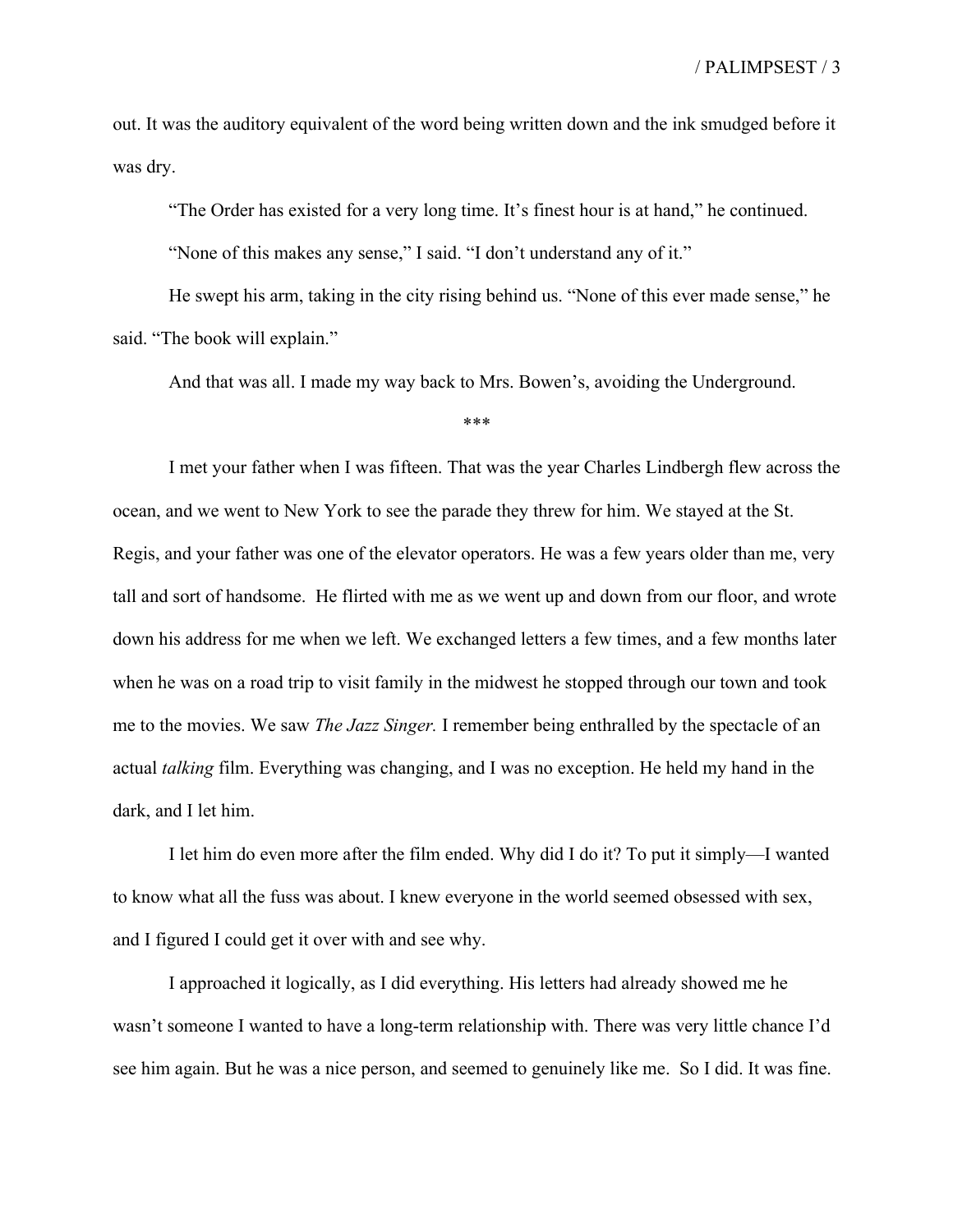He was very gentlemanly and almost apologetic. He went on his way the next morning. We wrote a few more letters after that, but we really had nothing in common. I don't know what happened to him.

I never told him. My parents were so angry, and I didn't want to drag him into it. I had been on dates with several other boys that year—nobody steady—and I refused to tell them who the father was. I knew immediately that you'd be better off with someone else. I wasn't equipped. I don't regret it.

It's only the war that makes me worry. I wanted you safe. And I don't know that anywhere is safe anymore.

I can't imagine what could be in this book that could end the war. But certainly it's worth trying? I don't trust Whately-Campbell, and I don't know what to make of the ghosts. I am moving into very uncomfortable territory. "Ghosts," "summoning." It sounds like a spine-tingler, like *The Wolf Man* or something with Boris Karloff. I don't have any understanding of those sorts of things. I don't even believe in them.

But I know how to break a code.

I got back to my rooms and cleared off the table in the sitting room. I made myself a cup of tea and sat down with the book in front of me.

I'm going to try and describe the book as best I can. It's smaller than a typical novel, roughly 4 inches by 5 1/2. The cover is soft leather, tanned a deep brown color like fallen leaves in November. The spine is stitched together with thick, waxed twine, pulled tight so the leather puckers up slightly around the insertion points. There is no other adornment or marking on the cover. No title or decoration, nothing on the spine. The pages are a rough unlined paper, dark yellow, not quite parchment but definitely thicker than normal paper, especially now. It looks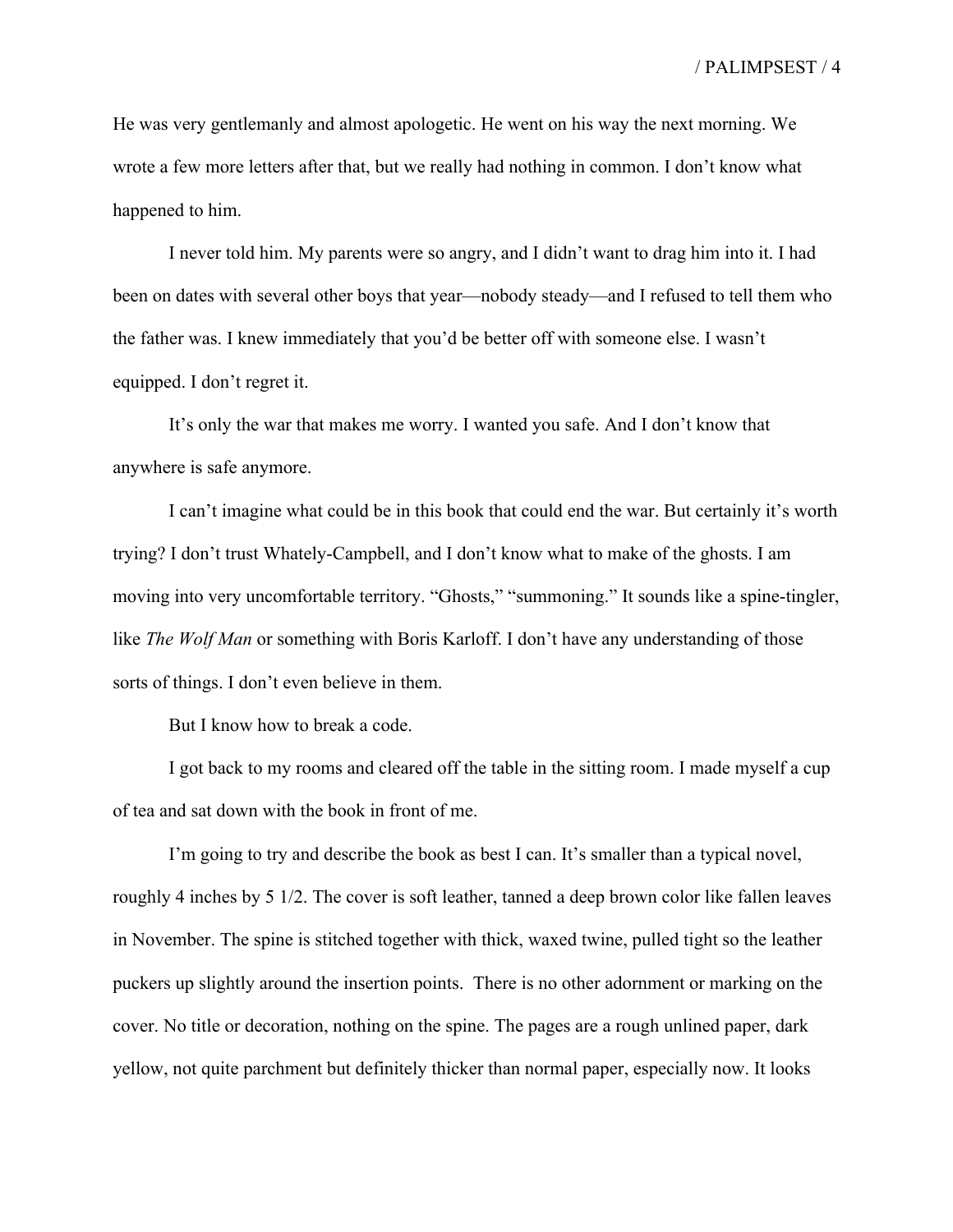like a very old, hand-made journal or diary, well-made certainly, but not especially remarkable.

What is remarkable is the writing. I had already glimpsed it from across the bar last night, and I knew it contained two different colors of ink—a dark brown that is almost black, and a rusty red. It appears to have been written by several different writers, whether simultaneously or over a period of years I can't say, but there are clearly multiple different handwritings on display.

I suppose Whateley-Campbell was right that it's written in code, but it's possibly the most complicated code I've ever seen. It can't possibly be consistent. By that I mean I think there are many different codes happening at once in the book. Most of it appears to be gibberish—combinations of letters that don't make sense, unpronounceable jumbles that don't seem to be any language I've ever encountered. Occasionally there's an actual word in English, but they seem isolated, unconnected the writing around them. "Willow" is one of these. "Night." "Heart." "Moon." And in one place, near the end, five words together: "lived raw as a dog," which doesn't mean anything at all.

The rest of it—the bulk of it, if I'm being honest—doesn't even appear to be language. It's all symbols, like a cross between Nordic runes and Egyptian hieroglyphs, but without any of the uniformity I'd expect from those. Assuming there is an underlying code, I can't even see how to begin breaking it. I spent an hour on it this afternoon, but made no headway at all. I pushed it away finally, and wandered downstairs into Mrs. Bowen's floral overstuffed sitting room.

I was exhausted. I had slept poorly in the Tube station the night before, had spent several hours traveling across the city, been accosted by a bomb crater full of ghosts, and endured a futile hour trying to translate what may well be the ravings of a group of asylum inmates. There was still forty-five minutes before Mrs. Bowen laid tea.

I idly picked up an old magazine from the little side table. It was a copy of the *New*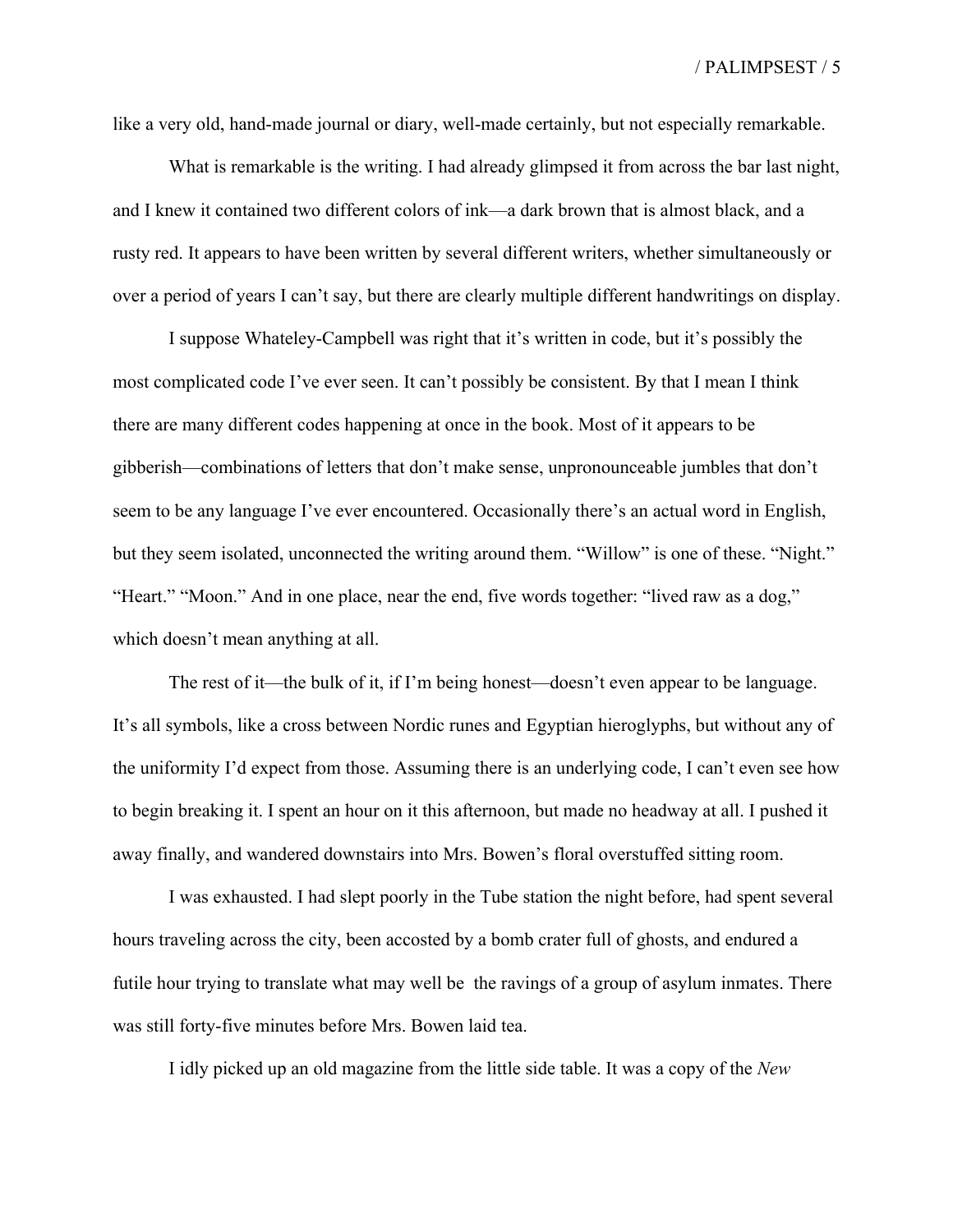*English Weekly* from about a year ago. As I flipped through it, I found a long poem by T.S. Eliot. I'm not a follower of literature, but even I had heard of Eliot. I started reading it, but it seemed a little too apt. It may not have been intended to be so bleak, but at that moment I couldn't read it any other way. I put the magazine down and picked up another copy, the next one in the stack.

The same poem was in this one. I put this one down as well. But when I found it yet again in the third issue I opened, I took it as a sign.

I know signs aren't real. I know there is only facts and observable phenomena. But you have to understand, I have observed some decidedly strange and inexplicable phenomena over the last several weeks. I felt really strongly that someone wanted me to read this poem.

The first stanza gives you the flavor:

In my beginning is my end. In succession Houses rise and fall, crumble, are extended, Are removed, destroyed, restored, or in their place Is an open field, or a factory, or a by-pass. Old stone to new building, old timber to new fires, Old fires to ashes, and ashes to earth Which is already flesh, fur and faeces, Bones of man and beast, cornstalk and leaf. Houses live and die: there is a time for building And a time for living and for generation And a time for the wind to break the loosened pane And to shake the wainscot where the field-mouse trots And to shake the tattered arras woven with a slient motto.